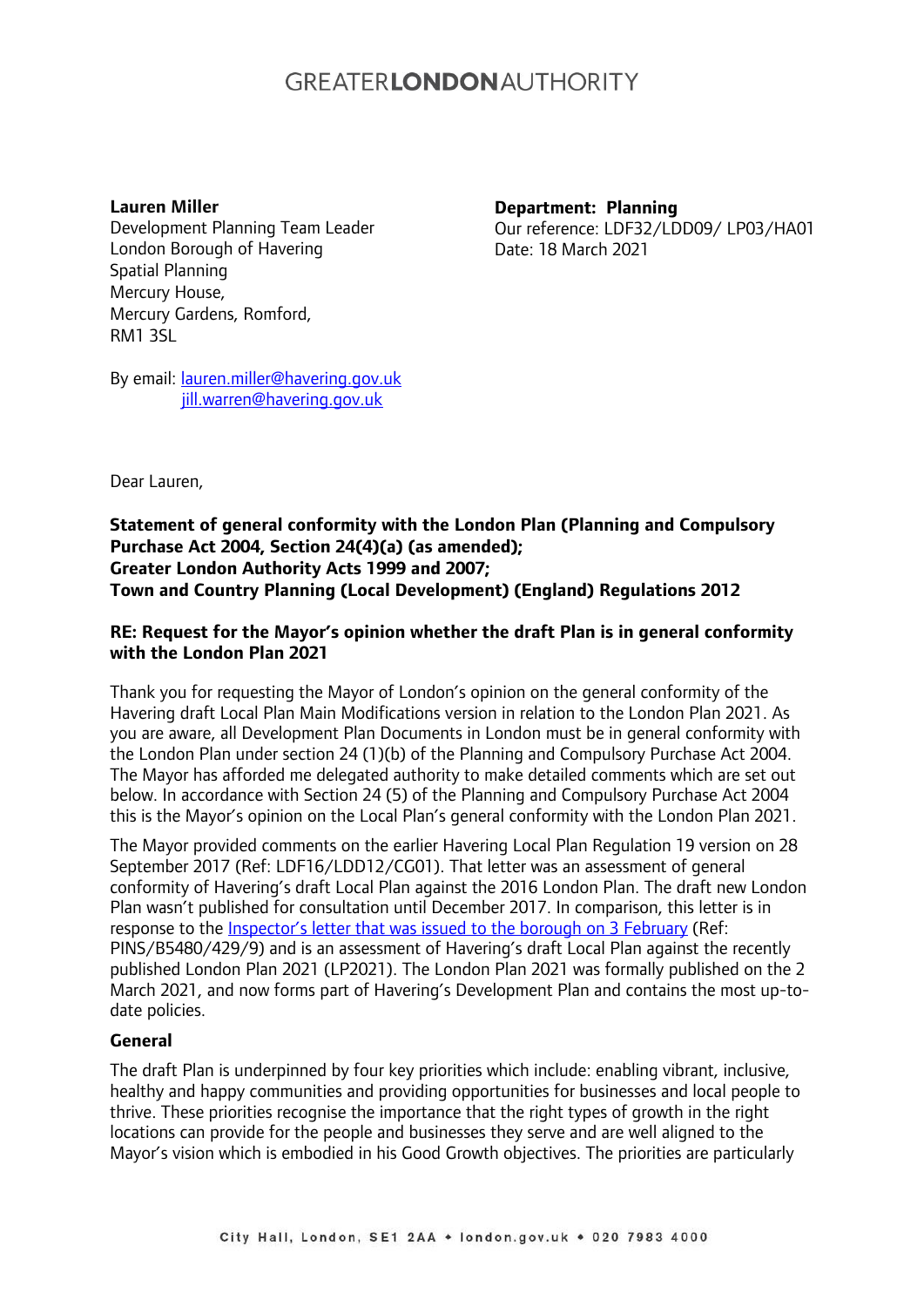well aligned with Good Growth objectives GG1 building strong and inclusive communities, GG3 creating a healthy city and GG5 growing a good economy and as such are welcome.

Romford is identified as an Opportunity Area (OA) and its potential for significant growth and the ambition set out in paragraph 5.1.5 of the draft Plan to deliver in the region of 6,000 new homes, which is higher than the indicative figures set out in Table 2.1 of the LP2021, is welcomed.

All references in the draft Plan to the 2015 London Plan and the 2013 London SHMA and other similar references to outdated versions of the London Plan and its evidence base should be updated throughout the document to reflect the LP2021 and its more up-to-date evidence and supporting documents.

As currently drafted, there are a number of concerns with the draft Plan which constitute issues of non-conformity with the LP2021. These comprise the borough's proposed approaches to affordable housing, waste and parking standards. Each of these is discussed in greater detail below. In this light the Mayor considers the current draft of the Local Plan is not in general conformity with the LP2021.

The Mayor, through the GLA, will continue to work positively with Havering to provide support on how best the draft Plan could be amended so that these issues are resolved quickly and to bring the plan into general conformity with the LP2021. This could be done through a Statement of Common Ground or through proposed modifications.

#### **Housing**

Draft Plan Policy 3 should be amended so that it reflects the borough's housing target and small sites targets which are set out in Table 4.1 and Table 4.2 of the LP2021 respectively. The borough's housing target is for the delivery of 12,850 new homes between 2019 and 2029 or an average of 1,285 per year and the small sites target is for the delivery of an average of 314 new homes a year. It should be noted that the small sites target is not additional to the borough's housing target but instead forms a component element of it.

The figures set out in Table 1 of the draft Plan illustrates that Havering intend to adopt a stepped housing target. This approach is supported in paragraph 4.1.10 of the LP2021 but should be accompanied by a clear articulation of how these homes will be delivered and any actions the borough will take in the event of under delivery. According to the figures in Table 1 the borough will deliver 13,111 new homes in total between 2019 and 2029 which would meet and exceed the borough's LP2021 target. The ambition of the borough to go beyond the LP2021 target is welcomed.

Where boroughs require a housing target beyond 2029 they should refer to paragraph 4.1.11 of the LP2021 and consult with the Mayor. The Mayor notes that the plan period goes up to 2031 and so is only two years more than the Mayor's ten-year housing target period.

The Mayor is pleased that at paragraph 7.1.19 of the draft Plan, Havering establish that there is no planning justification for releasing land from the Green Belt in the borough and this is consistent with the LP2021 which establishes that projected growth in London can be delivered within previously developed areas in the capital.

#### **Affordable housing**

Havering should set out the Mayor's strategic target that 50% of all new housing in London is to be genuinely affordable housing in accordance with Policy H4 of the LP2021. To qualify for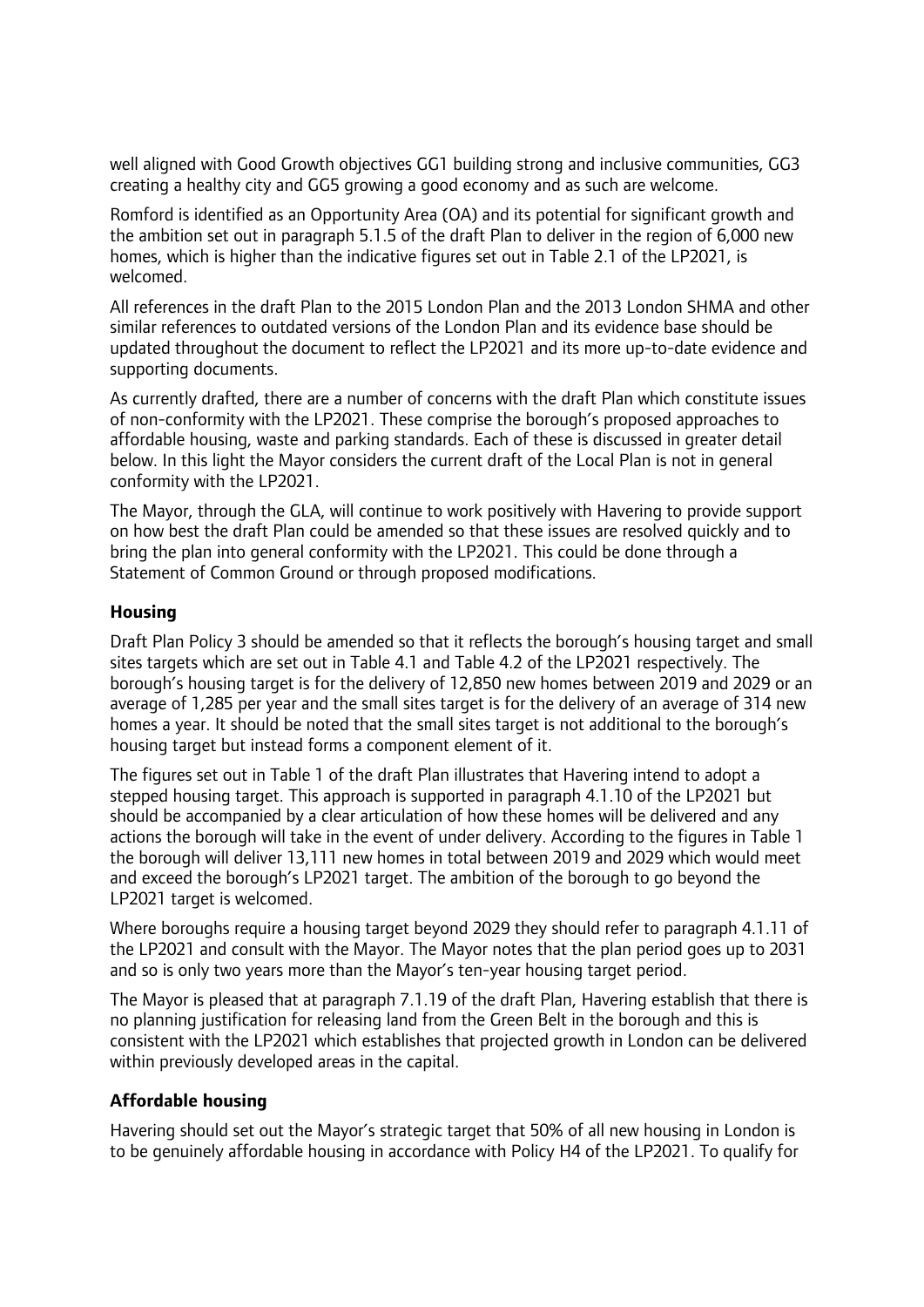the Fast Track Route (FTR) grant should be sought to maximise the delivery of affordable housing in accordance with Policy H5 and to demonstrate that the Mayor's 50% strategic target has been taken into account. Policy 4 of the draft Plan should therefore be amended accordingly so that it is consistent with the approach in the LP2021.

Havering's intention to set a 35% threshold is in line with the Mayor's approach to affordable housing on privately owned land and this is welcomed. However, the draft Plan should also reflect the Mayor's 50% thresholds for affordable housing on publicly owned land and on industrial land where residential proposals would result in a loss of industrial capacity. This last point is especially important as the plan accounts for the release of a significant amount of industrial land over the Plan period. The draft Policy should be amended accordingly so that it is consistent with Policy H5 of the LP2021.

Policy H5 of the LP2021 makes it clear that affordable housing should be based on gross residential development and not net residential development as currently suggested in Table 10 of the draft Plan. This should be made explicitly clear in a policy or supporting text and Table 10 should also be amended accordingly.

The Mayor considers that, taken together, the draft Plan's current divergence from the affordable housing target and the threshold approach to affordable housing as set out in Policies H4 and H5 of the LP2021 constitute an issue of non-conformity – but that this could be resolved as set out above.

## **Industrial land**

In accordance with Policy E4 and Policy E7 of the LP2021 the draft Plan should be more focused on the intensification of industrial uses and the co-location of industrial with nonindustrial uses in order to make more efficient use of land in accordance with the Mayor's Good Growth objective GG2 Making the best use of land.

As currently written Policy 20 of the draft Plan combines Locally Significant Industrial Sites (LSIS) with non-designated industrial sites and applies the same policy approach to both. This strategy is not consistent with the one set out in Policy E7 of the LP2021 which, in contrast, treats them quite differently. The LP2021 bestows a greater level of protection to LSISs for industrial purposes than it does for non-designated industrial sites and Havering should note that industrial capacity within LSISs should be accounted for in local employment land reviews taking into account the scope for intensification, co-location and substitution (Policy E6 of the LP2021).

Non-designated industrial land, on the other hand, should be treated differently and where it is the borough's intention, for example, to introduce non-industrial related uses on these sites, the approach set out in part C of Policy E7 of the LP2021 should be followed which sets out clearly that proposals to do so should only be supported where: there is no reasonable prospect of the site being used for industrial and related purposes, it has been allocated for mixed-use development in an adopted local Development Plan Document, or industrial, storage or distribution floorspace is provided as part of mixed-use intensification. In this light, Policy 20 should be amended accordingly.

## **Affordable workspace**

Policy 21 of the draft Plan seeks affordable workspace from major commercial and mixed-use developments but should note that the LP2021 in Policy E3 sets out that in defined circumstances planning obligations may be used to secure affordable workspace for a specific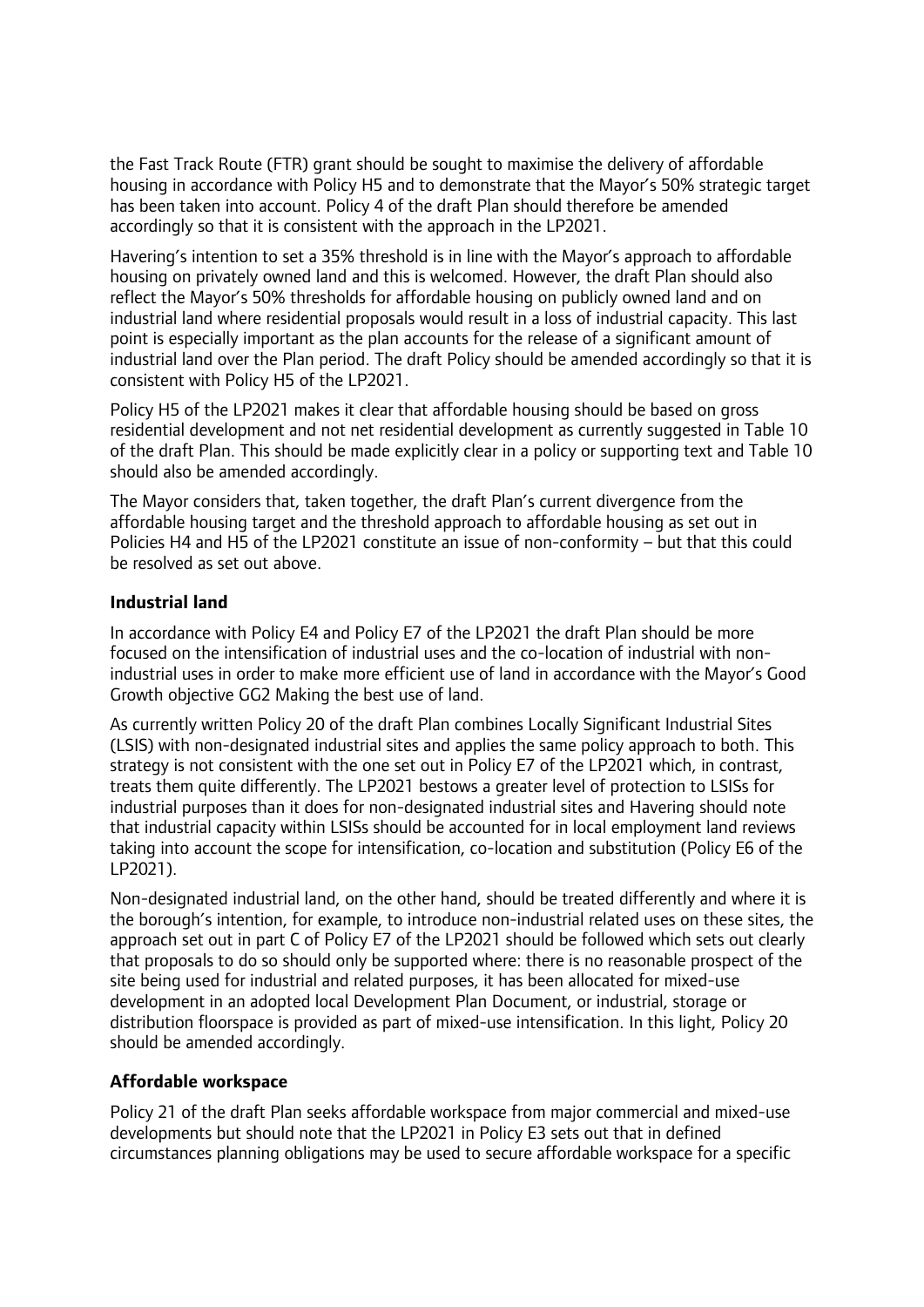social, cultural or economic development purpose listed in part A of the Policy. The type of space that Havering are seeking through Policy 21 appears to be more closely aligned with Policy E2 of the LP2021 which is about the provision of suitable business spaces in the borough. Havering should note the differences between these two types of space and amend the draft Plan accordingly so that it is more closely aligned with the approach in the LP2021.

# **Air Quality**

There are two Air Quality Focus Areas in Havering and these should be identified clearly on maps and the draft Plan should reflect the approach set out in Policy SI 1B of the LP2021.

Policy 33 of the draft Plan should also recognise that masterplans and development briefs for large-scale development proposals subject to an Environmental Impact Assessment should consider how local air quality can be improved across the area of the proposal as part of an air quality positive approach. This is particularly significant as this approach could apply to the borough's plans for the regeneration of Romford as an OA. Havering should follow and reflect the guidance set out in Policy SI 1C and paragraph 9.1.13 of the LP2021.

## **Waste**

Havering's waste apportionment targets are set out in Table 9.2 of the LP2021 for 370,000 and 393,000 tonnes for the years 2021 and 2041 respectively for household, commercial and industrial waste and should be reflected in the draft Plan. Havering's intention to meet its apportioned waste targets is welcome but no up to date evidence work has been undertaken to establish the current and future waste management capacity in the borough.

The approach set out in the draft Plan relies on the East London Waste Plan (ELWP) which was adopted in 2012 and which planned for waste apportionment targets set out in the 2011 London Plan. The ELWP plans up to the year 2021. This means that the ELWP does not account for the borough's new waste apportionment targets as set out in the LP2021 nor does it address the Mayor's waste ambitions, including for London to be net self-sufficient in the management of its waste by 2026 as set out in Policy SI 8 and, finally, it does not account for the last ten years of Havering's draft Plan.

As the draft Plan has not satisfactorily demonstrated that it can meet its waste needs over the plan period this is a matter of non-conformity with Policy SI 8 of the LP2021.

GLA officers are aware that further evidence work is underway to review the ELWP safeguarded waste sites in order to establish if there is capacity to meet boroughs' pooled waste needs over the plan period. When the GLA has received and reviewed this evidence against LP2021 Policy SI 8, they will advise the Mayor whether his position of non-conformity on this matter can be withdrawn.

# **Transport**

Havering should note that in Table 10.3 of the LP2021 there is a separate parking standard for Opportunity Areas (OAs) which would be undermined by the application of minimum standards which is the current intention of the draft Local Plan. Minimum standards in OAs could also undermine housing delivery, as higher density development becomes increasingly unfeasible to deliver with higher parking ratios (e.g. 1.5 spaces per dwelling at 150 dwellings per hectare would require space equivalent to almost 40 per cent of the site area to be used for parking (assuming 2.4 x 4.8m per space plus a conservative 50 per cent additional space for circulation)).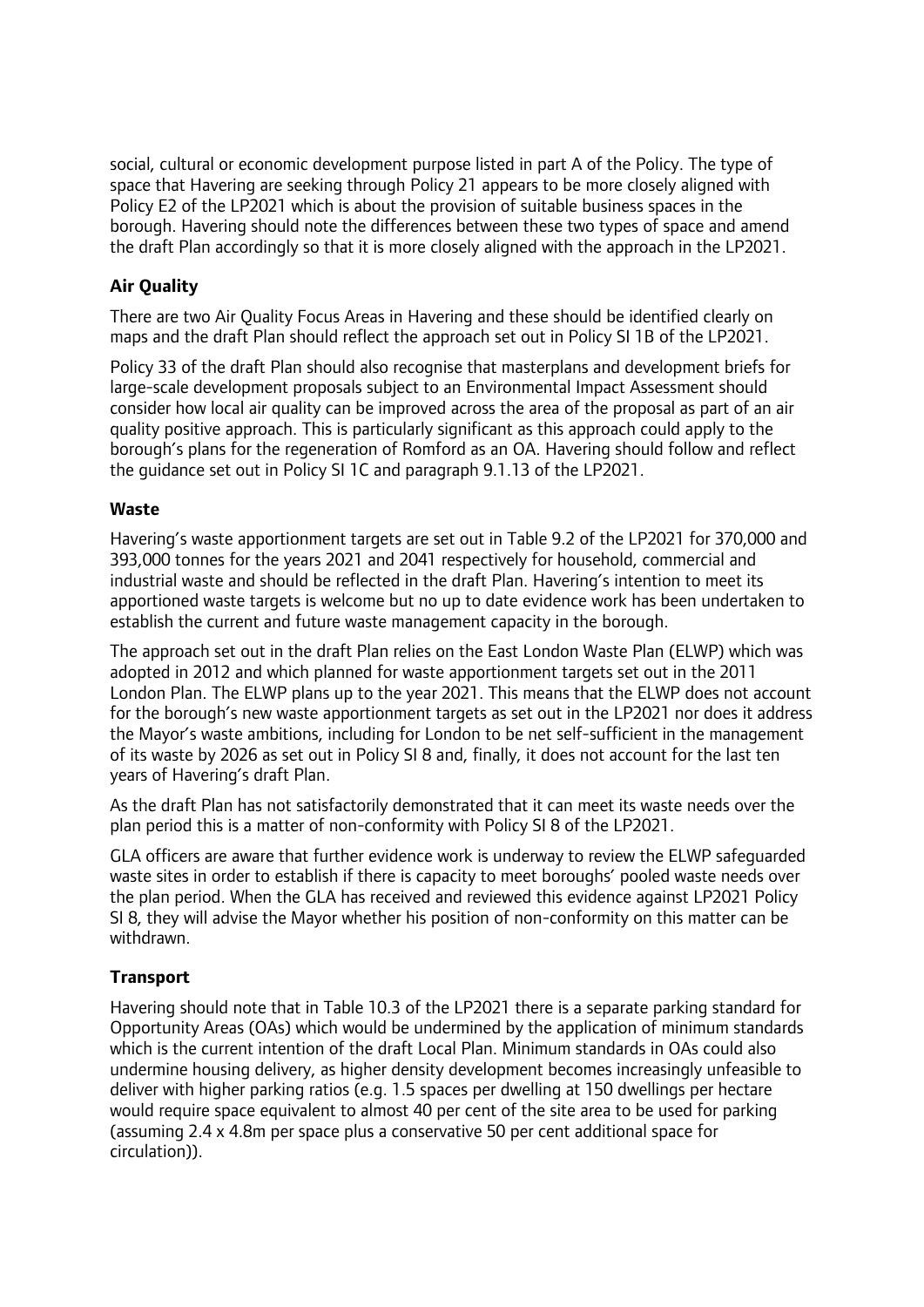The LP2021 requires any boroughs seeking minimum residential standards to do so only in areas with PTAL 0-1. This is set out clearly in Policy T6 part K of the LP2021 and Havering should reflect this approach in their draft Plan.

The proposed minimum standards in the draft Plan are higher than the new London Plan maximum standards for 4+ beds, with a minimum of 'up to' 2 spaces per unit, rather than the 1.5 spaces per unit in the LP2021 clearly set out in Table 10.3. Following the directions from the Secretary of State, Table 10.3 has been amended and now includes a footnote which states that outer London boroughs could consider higher standards for larger units in PTAL 0-1, but only 'where there is clear evidence that this would support additional family housing'. In the absence of appropriate evidence this constitutes an issue of non-conformity.

Each of these three parking related issues constitute non-conformity but could be resolved by:

- Deleting all reference to PTAL 2 in the part of the policy referring to minimum standards
- Referring to minimum standards applying 'in PTAL 0-1 outside of Opportunity Areas'
- Reducing the minimum standard for 4+ beds from 2 to 1.5

### **Summary**

To conclude, there are five outstanding issues of non-conformity which result in the draft Plan not being in general conformity with the LP2021. To be clear, the issues of non-conformity relate to:

Waste – the draft Plan as written does not satisfactorily establish that it can meet its waste needs over the full planning period;

Parking – three issues identified relating to minimum parking standards; and lastly

Affordable housing – three issues which together constitute non-conformity. The most significant of these relating to the application of the 50% threshold level for affordable housing being applied correctly to residential planning applications on publicly owned land and on industrial land where there would be a resulting loss of industrial capacity.

Although they are not considered matters of general conformity, the Mayor considers that in order to better align with the LP2021 it would be helpful if the plan was modified to take account of the other issues raised in this letter which relate to the borough's housing target, industrial land, affordable workspace, air quality and other general points.